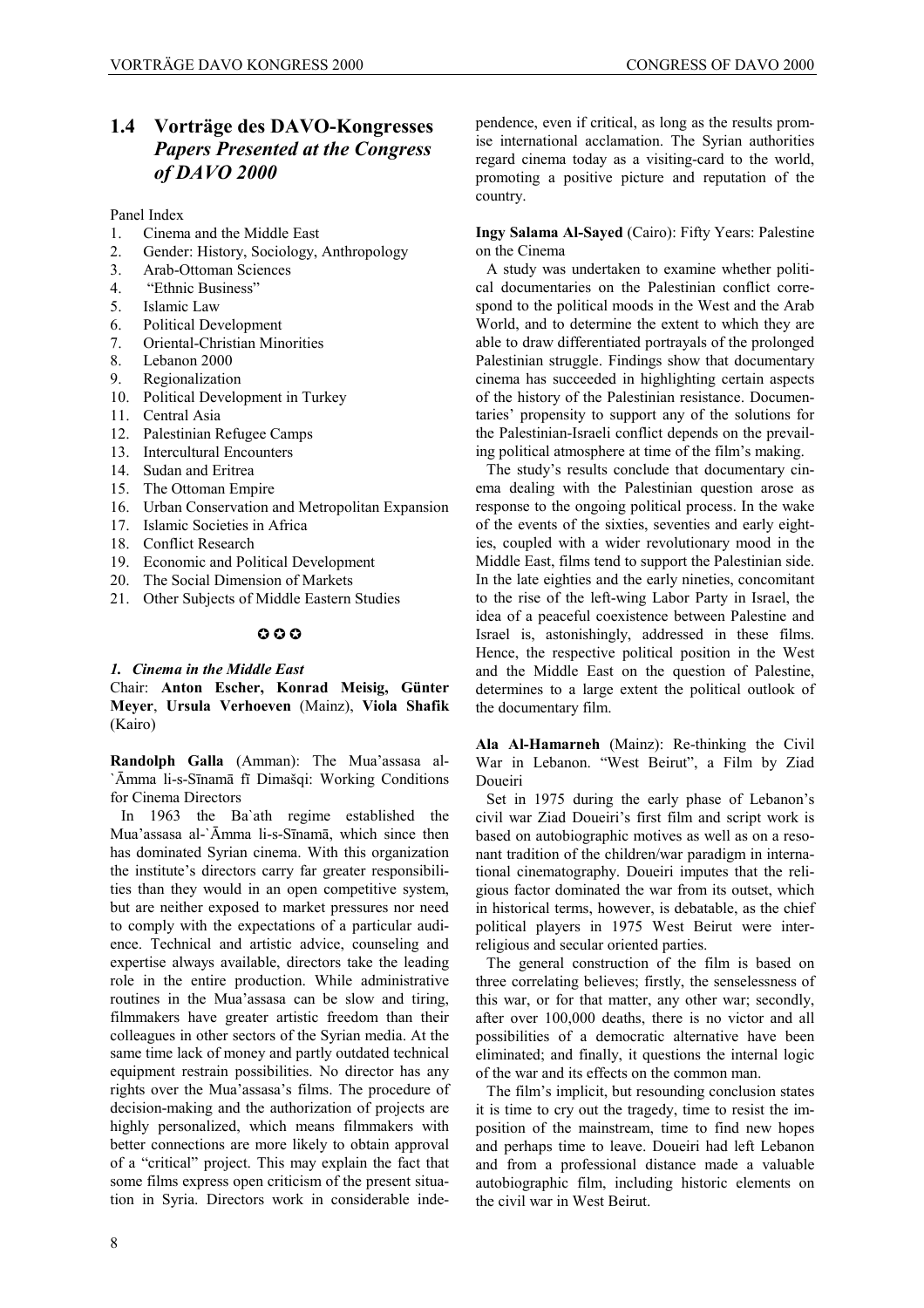**Viola Shafik** (Cairo): Prostitute for a Good Reason: Stars and Morality in Egypt

This paper provides a brief outline of the history of the Egyptian film industry and introduces some of the most popular actors. It discusses the artistic level of Egyptian cinema as well as current trends of public morals. Including heuristic debates of moral politics in the mass media into the analysis, the paper discusses the extent to which Egyptian stars attain the aura of the legendary and the moral concepts conveyed and represented by them. The paper discusses the rising popularity of veiling among actresses during the early 1990s, tracing the correlation of the impact of ongoing ideological tensions. As the role of women is central in the debate of morality and public culture, this paper pays particular attention on the position of actresses such top star Nadia al-Gandhi, whose image and film persona seem to indicate a very specific interaction between differing moral concepts of dissimilar origins, including Islamism and modernism on the one hand and cultural taboos of sexuality and power on the other hand.

**Azadeh Saljooghi** (Salt Lake City)**:** Sublime Documentation; a Close Up of the "Close-Up"

In the late 1980s, Husayn Sabzian a divorced and unemployed print-worker, was arrested in Tehran for masquerading as the film director Mohsen Makhmalbaf. He convinced the affluent Ahankhah family that he was the distinguished film director Makhmalbaf. Abbas Kiarostami, another of Iran's renowned filmmakers and screenwriters, based his groundbreaking work "Close-Up" (1990, 100 min, Color) on this incident. The film's plot is simple. A poor man deceives a rich family by posing as one of their favorite filmmakers. He gets caught, is tried, and pleads not guilty to charges of fraud and embezzlement. His defense is rooted in his unemployment and hunger, his admiration for the filmmaker, his love of cinema, his interest in art, and his desire to experience

"Close-Up" engages such contemporary cinematographic themes as subjectivity, objectivity, gaze, fictitious reality, and a visual heteroglossic discourse. Kiarostami proposes new meanings for cinema, audience, and human imagination. He artfully erases the line between the celebrated and uncelebrated, the poor and the rich, the real and the unreal, the mundane and the ideal without redrawing it. "Close-Up" questions the definitions of fact and fiction, muddies the distinction between subjectivity and objectivity, allows for a new definition of the gaze, and complicates the representation of the real and fictitious world.

**Diana Wenzel** (Mainz): The Construction of Cleopatra in Film: An Egyptian Queen as a Symbol of Oriental Culture

One of the projects emerging from the Mainz research venture on "Cinema and the Middle East," is a dissertation on the representation of Cleopatra in film.

The leading goals and questions of this dissertation research are presented in this paper. Basic perceptions still prevailing in films about the last Egyptian queen were established by ancient authors like Plutarch and Cicero. Over the centuries Cleopatra's destiny has been represented in countless literary works, paintings and stage-plays. Since the first film screening of the *Cléopâtre* by Georges Méliès in 1899, almost 40 films were produced on the Cleopatra theme, which raise essential questions about the historical and literaryfictitious persona behind it. Special attention is paid to the images of Cleopatra as a woman, as Oriental and as "the Other." For example, it appears that the Cleopatra-image was also transposed onto royal women of other periods of Egyptian history. A further part of research on these films, inquires into the impact of the influence of archaeological discoveries and Egyptological research on equipment and costumes.

**Regina Heilmann** (Mainz): The Ancient Near East in Film and Babylon's Reception as a Paradigm for the Other. A Contribution of Near Eastern Archaeology to Orientalism

Subject of this dissertation is the representation of ancient oriental cultures in 20th-century movies. It is structured in three parts: silent films, which reflect a first Orient boom; sound films from the fifties and sixties, which shape the second stage of development; and lastly the evolution of fragmentarily interspersed metaphorical terms taken from the pre-Christian and pre-Islamic Orient. All three phases are closely intertwined with perceptions of the Ancient Orient by the Old Testament, Christian-Occidental values and their representation in film. The productions are analyzed separately, according to the country of production, also taking into consideration the influence of the occasionally politically motivated history of research on the films. From this follows the inquiry into both areas, i.e. the film producers' interest in historical research of Orientalism and the active contribution of Orientalists working on the ancient Middle East to the medium of film. On the basis of this research's preliminary results and differentiating between documentaries, the scenery and the plot of the films as well as the spoken dialogues of later sound films, are to be examined.

**Wolfgang Zwickel** (Mainz): The Arc of the Covenant – Cinematic Representation of a Biblical Object

Many film directors do not pay enough attention to the character of the texts, which they transform and mold into a bible-film. In most cases biblical texts do not comprise historically reliable sources and ought to be considered fictional texts, written to explain certain facts or messages to their readers.

Texts describing a historical event are often centuries younger than the described event itself and reflect not necessarily the circumstances of the time they are recounting, rather than those of their own time.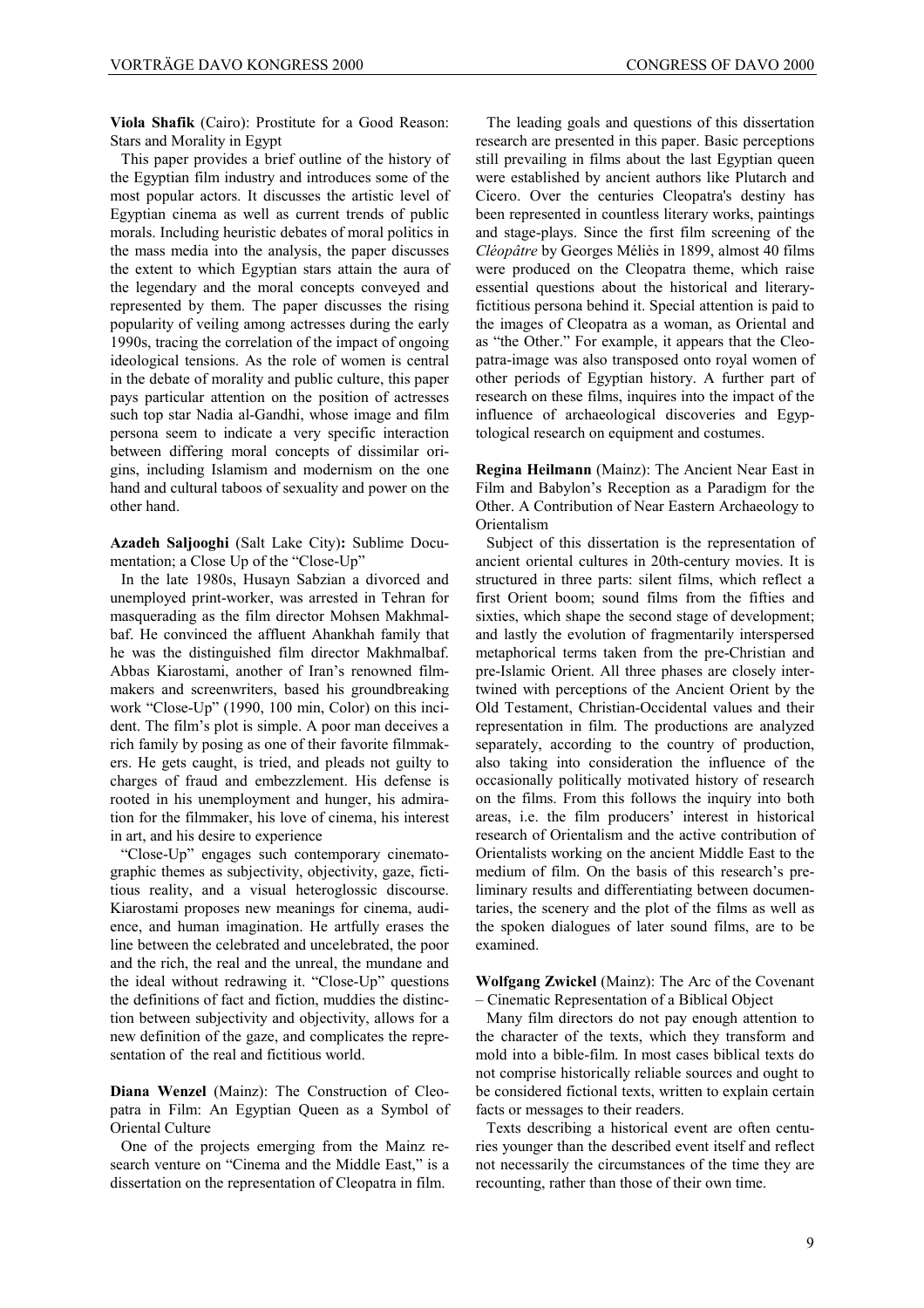This paper examines the past 150 years of exegetical scholarly work not with regard to the films' content but with respect to their material equipment. It analyses and explains the problematic way of utilizing biblical texts based on Steven Spielberg's *Indiana Jones* and Bruce Beresford's *King David*, both films, which deal with the subject of the ark of the covenant.

**Sven Andreßen** (Frankfurt): The Legend of Anârkalî and Indian Historical Film

Anârkalî is a part of a 400-year-old legend, widely known in South Asia. It is the story of a tragic love affair between the Hindu slave girl Anârkalî and the Muslim Prince Salîm, the future Mughal emperor Jahângîr (1605-1627), son of Akbar the Great (1556- 1605).

The legend of Anârkalî is an ever-returning theme in Indian literature and film. The story was set into film ten times, beginning with two silent films produced in the 1920s. Some films on this topic were made in South India and show the legend from the South Indian point of view. The most widely known movies of this genre are in the Hindi language, entitled *Anarkali* (1953) and *Mughal-e-Azam* (1960). The latter is the basis and chief focus for this paper, which examines different aspects of the Anârkalî theme in films of various periods and surroundings.

**Claudia Preckel** (Bochum): "Amar, Akbar, Anthony" – A Model of Religious Tolerance?

**Christopher Lukinbeal** (Connecticut): How Landscape Functions in Popular American Cinema

**Nezar Andary** (Los Angeles): Visual Representation of the al-Andalus

Arab/Islamic Andalusia remains a space where diverse artists have created an imaginative geography. The works range from Hollywood's El Cid and Columbus movies to examples in Arab cinema. For instance, Yusuf Shahin's, *al-Masir*, is a recreation of the life of Ibn Rushd (Averoes), which demands comparison to other Arab film makers, who have tried to recreate lives of certain canonical thinkers, such as Saadallah Wannus's effort with Ibn Khaldun. The paper also attempts to incorporate other works from Arabic and Western Literature. Examples range from the early American writer Washington Irving to the Francophone Lebanese writer Amin Maalouf. Historical representations may often seem to reiterate dominant cultural ideas and values, but a closer scrutiny reveals that popular history represented throughout cinema and literature is a pastiche of conceptions about the world. The plethora of works concerning the recreation of Andalusia, not only addresses specific contemporary themes in the Middle East like the relationship between state and society, but also crucial theoretical and aesthetical questions about the representation of history.

**Stefan Zimmermann** (Mainz): Cinema's View of Marrakech

The cinematic space of Marrakech follows certain regular patterns of stereotypes. The depicted space is usually an environment the viewer would consider exotic and starkly different from the everyday location in the western world. A place not only different in terms of depicted colors, people, architecture and light, but also in terms of experiences the main characters, and therefore the viewers, are confronted with. The basic cinematic images resemble the picture postcards tourists send home as gloating greetings from the "mystical Orient."

Cinema's view of Marrakech is an excellent case documenting how "Orientalism" functions and how it has evolved over the years. It is moreover an example of how similar these images are in different western countries and societies. Even if stories and the main patterns of the movies differ in time, the depicted Marrakech and the portrayed places persist unaltered over the years.

**Martin Noweck** (München): The Struggle of the Sons of Light: Arab Stereotypes in Movies by Menahem Golan (Golan Globus)

**Avo Dan Santo** (Austin): The Proliferation of Russian-Language Media in Israel During the 1990s

Since 1989, nearly 1,000,000 immigrants from the former Soviet Union have arrived in Israel. This growing "Russian" community has quickly gained access to political power, as well as to other cultural, and predominantly mediated, forms of self-representation. Through these media outlets, they have not only been able to maintain use of the Russian language as a cultural unifier, but have also been able to designate a distinct communal identity and depicted their unique diaspora experiences. Though it has been argued by some that the proliferation of ethnic/minority media aids the preservation of cultural identity and restricts the processes of assimilation, it is the contention of this paper that these "Russian" media texts cannot be fully divorced from their institutionalized modes of production. These contradictions have contributed to the emergence of competing integrationist and segregationist discourses that can be traced throughout these texts. The paper examines these contradictory discourses as they are manifested in four Israeli films from the 1990s, which deal with the Russian immigration experience.

**Nese Ihtiyar** (Bochum): Religious Discussions on Turkish TV – Yasar Nuri Öztürk

With the appearance of private broadcasting stations since the early 1990s Turkish television has reached a growing importance and influence. Innumerable soap operas, game and music shows attract millions of spectators, while in political programs Islam is undoubtedly one of the most discussed topics. In roundtable-conversations academics from fields of theology,